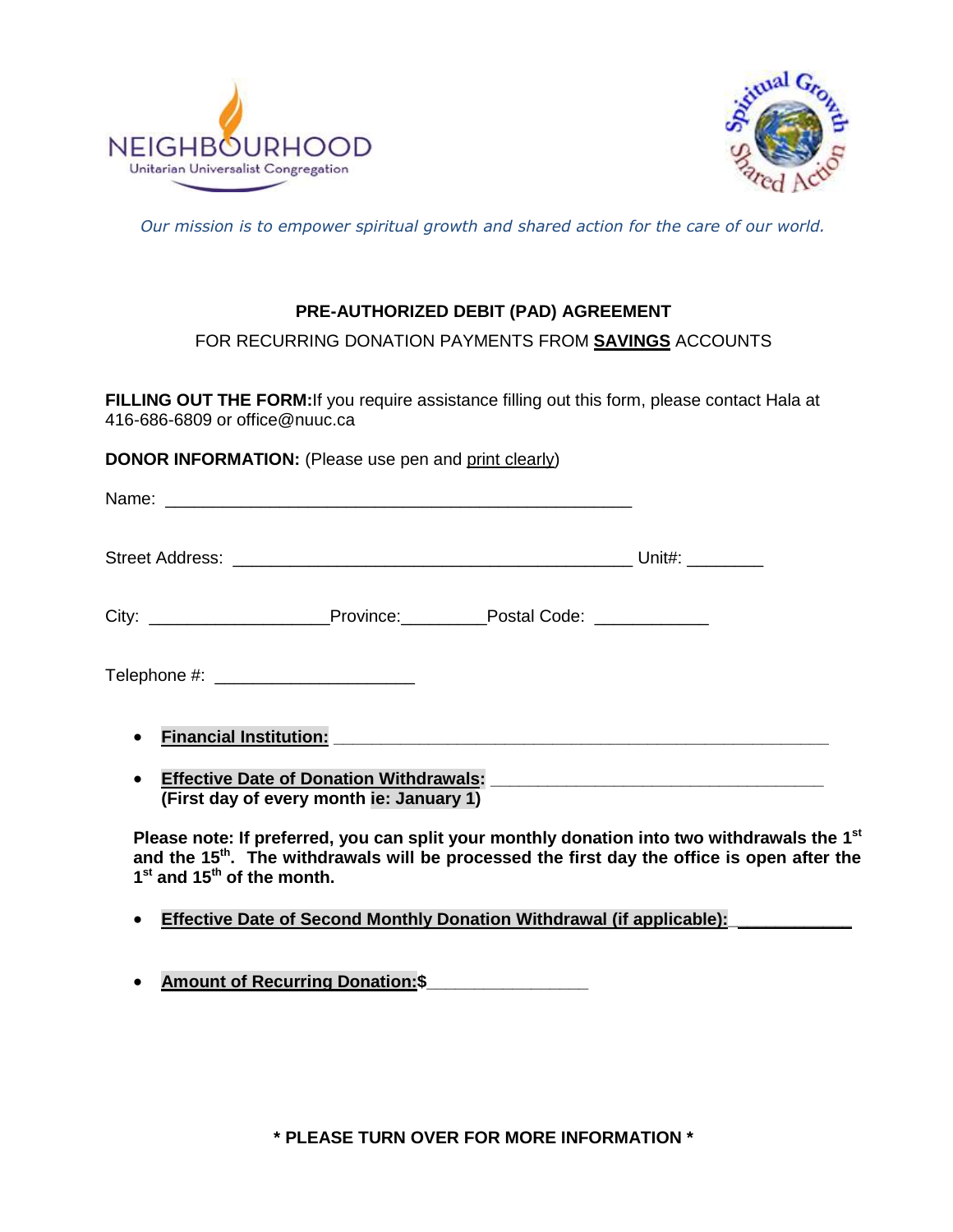## **PRE-AUTHORIZED DEBIT (PAD) AGREEMENT (SAVINGS ACCOUNT) Page 2**

**BANK INFORMATION FOR SAVINGS ACCOUNT:** (This section is to be used only if you do not have a chequing account with your bank). Please take the form to your bank and arrange for a bank representative to complete this part.

| Account #                                     | 1111     |       |              |  |
|-----------------------------------------------|----------|-------|--------------|--|
|                                               | Transit# | Bank# | Your Acct. # |  |
| The box to the right is for the bank stamp -- |          |       |              |  |
|                                               |          |       |              |  |

## **Pre-Authorized Debit (PAD) Details:**

You, the payor, authorize NEIGHBOURHOOD UNITARIAN UNIVERSALIST CONGREGATION(NUUC)to debit the account of the financial institution you identified for your recurring donation as agreed upon by you, on the dates you indicated every month.

This service is for personal use only.

NUUC will be charged a \$50.00 fee for any NSF payments. Please let the office know early if you will not be able to cover your recurring PAD request.

NUUC has the right to terminate this agreement at any time upon notice to you.

You, the payor, may revoke or alter your authorization at any time, in writing simply by notifying the office. Notice should be given to the office a week before the cancellation takes effect. For more information on your right to cancel a pre-authorized debit agreement, contact your financial institution or visit *www.cdnpay.ca*.

| <b>Signature of Account Holder:</b>                                                                                                                                                                                            | <b>Signature of Joint Account Holder</b><br>(if applicable)       |
|--------------------------------------------------------------------------------------------------------------------------------------------------------------------------------------------------------------------------------|-------------------------------------------------------------------|
| (Please print)                                                                                                                                                                                                                 | Name: ______<br>(Please print)                                    |
| Date: the contract of the contract of the contract of the contract of the contract of the contract of the contract of the contract of the contract of the contract of the contract of the contract of the contract of the cont | Date:                                                             |
|                                                                                                                                                                                                                                | 79 Hiawatha Road, Toronto, ON M4L 2X7 \$416-686-6809\$www.nuuc.ca |

*Neighbourhood is a welcoming congregation*